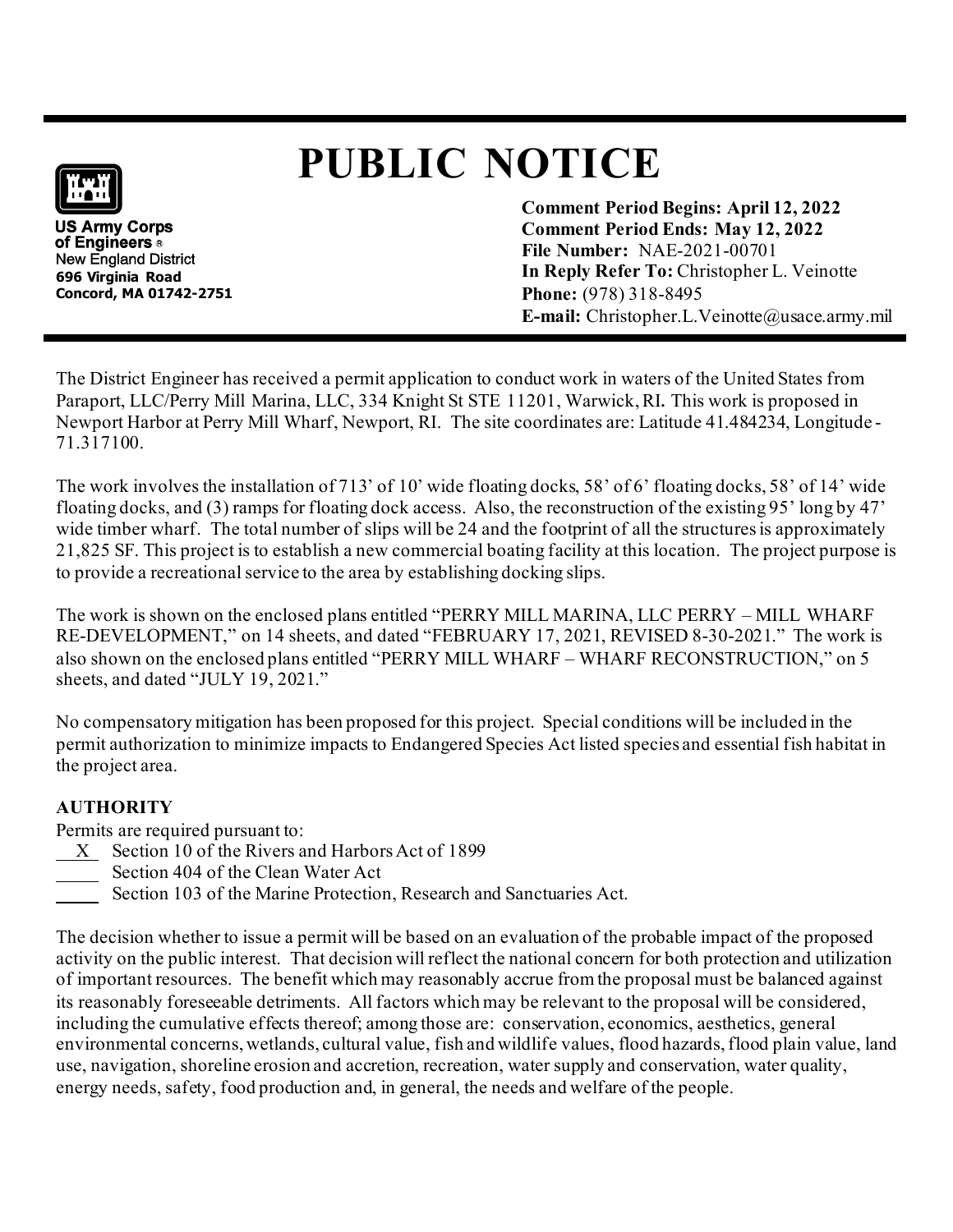#### **CENAE-R FILE NO. NAE-2021-00701**

The U.S. Army Corps of Engineers, New England District (USACE), is soliciting comments from the public; Federal, state, and local agencies and officials; Indian Tribes; and other interested parties in order to consider and evaluate the impacts of this proposed activity. The USACE will consider all comments received to determine whether to issue, modify, condition or deny a permit for this proposal. To make this decision, comments are used to assess impacts on endangered species, historic properties, water quality, general environmental effects, and the other public interest factors listed above. Comments are used in the preparation of an Environmental Assessment and/or an Environmental Impact Statement pursuant to the National Environmental Policy Act. Comments are also used to determine the need for a public hearing and to determine the overall public interest of the proposed activity.

## **ESSENTIAL FISH HABITAT**

The Magnuson-Stevens Fishery Conservation and Management Act, as amended by the Sustainable Fisheries Act of 1996 (Public Law 104-267), requires all federal agencies to consult with the National Marine Fisheries Service on all actions, or proposed actions, permitted, funded, or undertaken by the agency, that may adversely affect Essential Fish Habitat (EFH). Essential Fish Habitat describes waters and substrate necessary for fish for spawning, breeding, feeding or growth to maturity.

This project will impact .5 acres of EFH. This habitat consists of silty substrate. Loss of this habitat may adversely affect species that use these waters and substrate. However, the District Engineer has made a preliminary determination that the site-specific adverse effect will not be substantial. Further consultation with the National Marine Fisheries Service regarding EFH conservation recommendations is being conducted and will be concluded prior to the final decision.

## **NATIONAL HISTORIC PRESERVATION ACT**

Based on his initial review, the District Engineer has determined that the proposed work may impact properties listed in, or eligible for listing in, the National Register of Historic Places. Additional review and consultation to fulfil requirements under Section 106 of the National Historic Preservation Act of 1966, as amended, will be ongoing as part of the permit review process.

## **ENDANGERED SPECIES CONSULTATION**

The USACE has reviewed the application for the potential impact on Federally-listed threatened or endangered species and their designated critical habitat pursuant to section 7 of the Endangered Species Act as amended. It is our preliminary determination that the proposed activity for which authorization is being sought is designed, situated or will be operated/used in such a manner that it is not likely to adversely affect a listed species or their critical habitat. We are coordinating with the National Marine Fisheries Service and/or U.S. Fish and Wildlife Service on listed species under their jurisdiction and the ESA consultation will be concluded prior to the final decision.

#### **OTHER GOVERNMENT AUTHORIZATIONS**

The states of Connecticut, Maine, Massachusetts, New Hampshire and Rhode Island have approved Coastal Zone Management Programs. Where applicable, the applicant states that any proposed activity will comply with and will be conducted in a manner that is consistent with the approved Coastal Zone Management